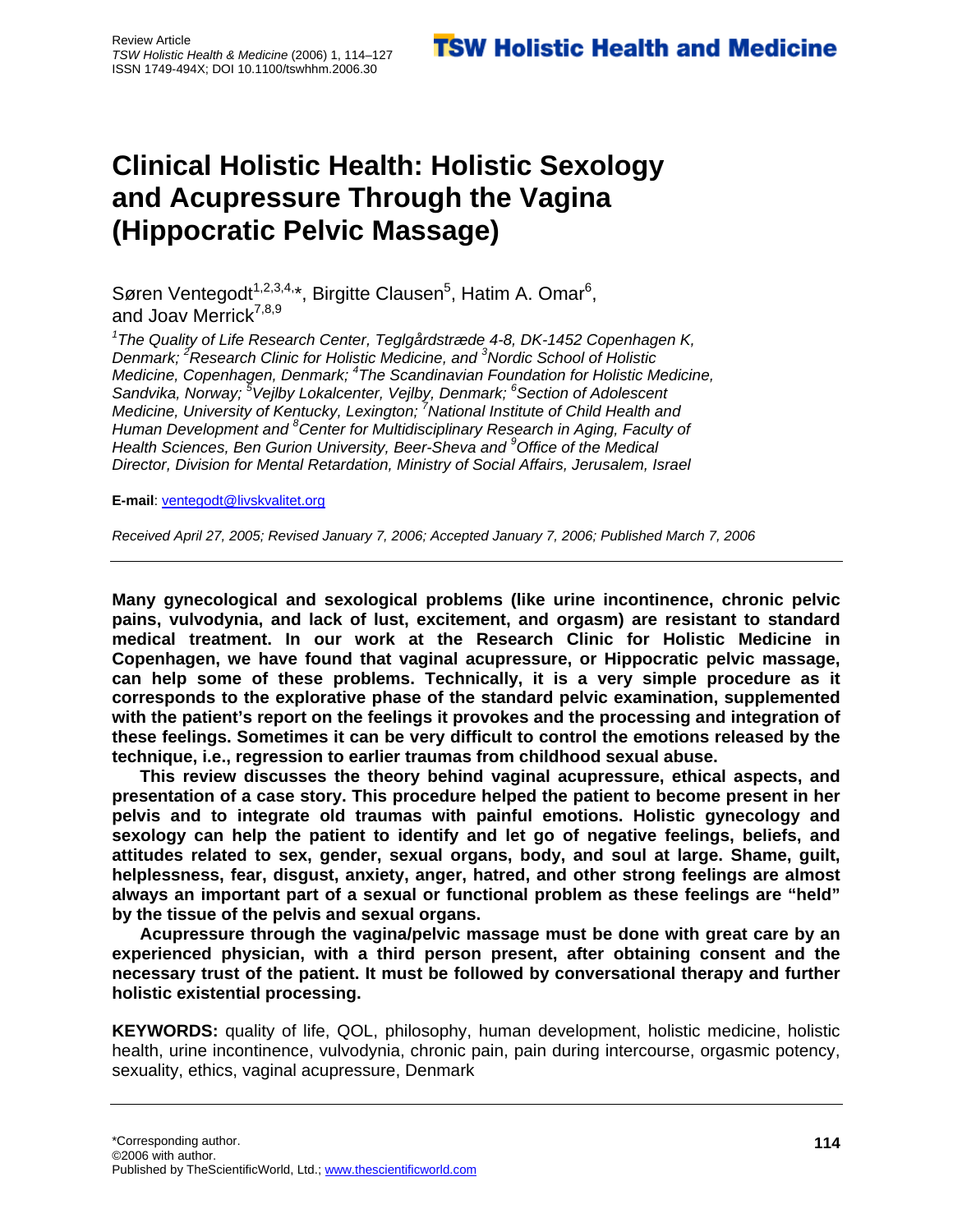#### **INTRODUCTION**

Sexology is the medical specialty concerned with sexual dysfunctions. The major breakthrough in this field was made by Masters and Johnson in the middle of the last century, mapping the human sexual functions and dysfunctions[1,2]. William Howell Masters (1915–2001) was a gynecologist and Virginia Eshelman Johnson (1925–) a psychology researcher. They teamed up in 1957 to study human sexuality. Before them, in the late 1940s and early 1950s, Alfred C. Kinsey (1894–1956) had published two surveys of modern sexual behavior, "Sexual Behavior in the Human Male" and "Sexual Behavior in the Human Female", which founded the groundwork for Masters and Johnson's work. Instead of asking people about their sexual activities, as Kinsey had done, Masters and Johnson observed sexual activity in the laboratory. They developed tools and techniques for accurately measuring the physical responses of 700 men and women during masturbation and intercourse. They published their findings in the book *Human Sexual Response* in 1966[1]. This book was well received by the general public, even though it was intended for the medical community, since the mechanics of sex had so far been a mystery. Masters and Johnson were the first to identify and describe the human sexual response cycle, which opened up the more effective treatment of sexual dysfunction and dissatisfaction with sexual activity presented as a natural and healthy human trait.

Masters and Johnson afterwards published *Human Sexual Inadequacy* in 1970[2]. This book discussed common problems such as impotency and premature ejaculation, and how to treat them. This work was the key in the development of sex therapy and together they opened a clinic in St. Louis for the treatment of sexual problems.

#### **HOLISTIC SEXOLOGY**

The most profound theory for sexuality seems to be the theory of the anima and animus (the inner man or woman) of Carl Gustav Jung (1875–1961)[3,4]. Holistic sexology aims to take the established knowledge on sexology into an existential perspective, including the sphere of existential dimensions and problems[5,6] in the treatment of sexual and gynecological problems[7]. Existential dimensions are needed in this work because the sexual and gynecological problems are symptoms of unsolved existential problems, where the patient's inner potentials for healing his/her own life, body, and existence are not mobilized. The reason that standard treatments do not work on some patients is not obvious. Often, there are hidden and severe traumas from violence or sexual abuse in the past, and these negative emotions are held by the pelvic tissues and organs. Studies from different western countries indicate an incidence of about 15% of girls being assaulted sexually in childhood[8,9,10] and many of these girls are likely to demonstrate severe pelvic problems in their youth. Sexual and gynecological problems resistant to standard therapy are typically problems with acceptance of own sex and sexuality, which do not have to originate from abuse. As originally suggested by Masters and Johnson, they can be a result of not having received the loving acceptance and touch needed in childhood[2,11]. It is obviously important that borders are not violated, but it is just as important that the father give the contact and acceptance the child needs as part of her infantile and undeveloped sexuality[7].

The Hippocratic (Hippocrates, 460–377 BCE) physician was aware of these diseases and his treatment included different physical procedures focused on the female pelvis, like smoking the vagina and massaging the pelvis[12]. The reason why these treatments were later condemned are debated; some authors find it a form of sexual abuse of the woman by the medical profession with an insufficient ethic[13]. Maybe there has been a regrettable crisis in the ethical standard of the average physician on entering modern-day commercial medicine, where power and money often seem more important for the physician than care for the patient. In holistic medicine, the physician and his/her patient are almost always very close and ethics are a subject of utmost importance (see the discussion). When it comes to the practice of pelvic massage, we might be at the essence of medical ethics and the ability to perform this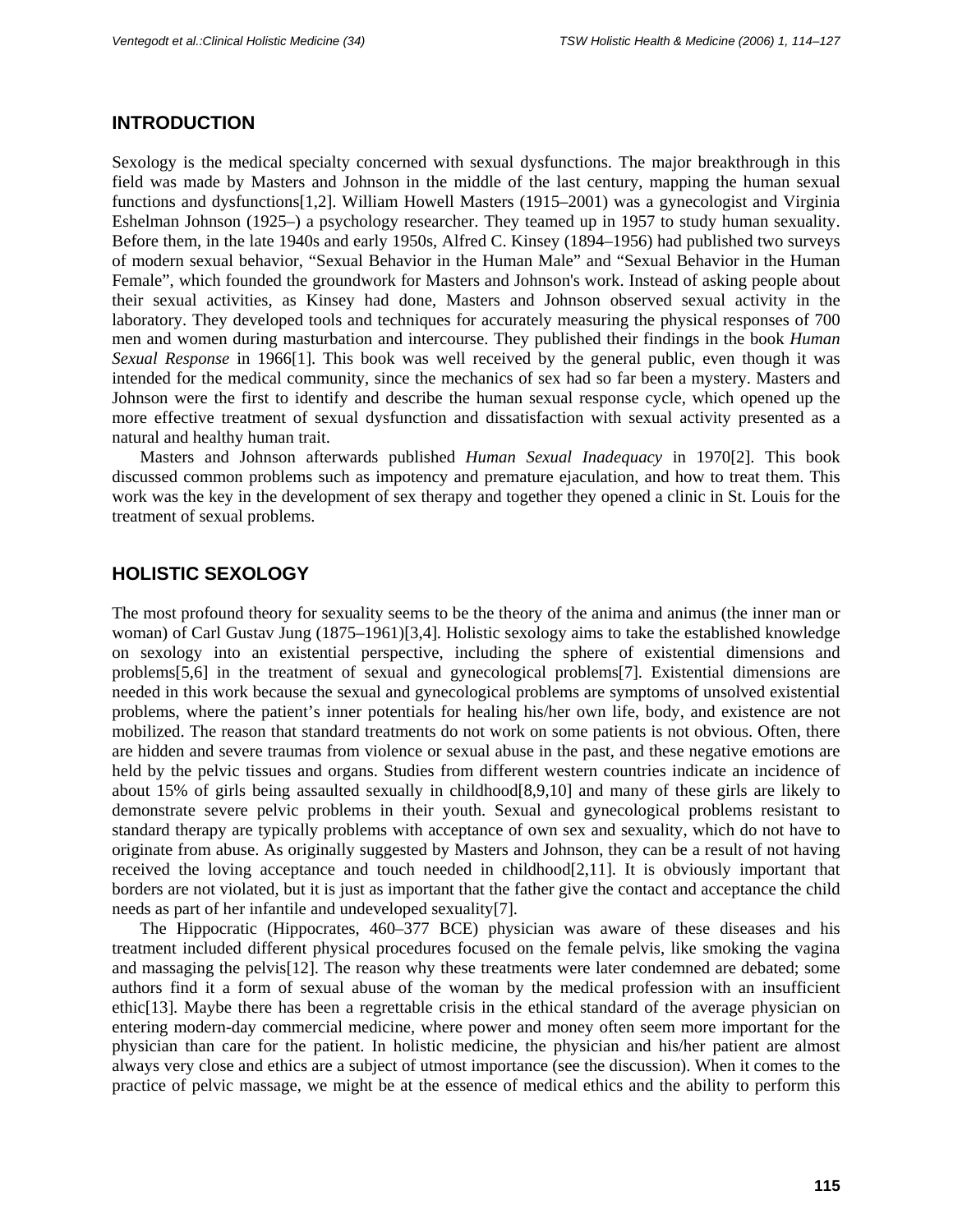procedure might have been the very reason why Hippocrates invented his strict medical ethics in the first place.

The traditional techniques of acupressure though the vagina has been tested and developed at the Research Clinic for Holistic Medicine in Copenhagen, and has been discussed with members of the International Society of Holistic Health and presented at the Second International Conference on Holistic Health, April 22–24, 2005 in Oslo (Sundvollen), Norway. The comments and critique have been integrated in the present paper.

Many chronic patients need holistic existential healing or healing of the wholeness of the person on the deepest level of their existence in order to become better. Before we continue, therefore, let us take a look at holistic medicine and the concepts of existential healing.

#### **THE BASIS FOR CLINICAL HOLISTIC MEDICINE**

The life mission theory[5,11,14,15,16] is based on the philosophy that everyone has a purpose in life or talents. Happiness comes from living this purpose and succeeding in expressing the core talent in life. To do this, it is important to develop as a person into what is known as the natural condition or a condition where the person knows himself and uses all his efforts to achieve what is most important for him. The theory of talent[5] states that we have three major talents in life called purpose, consciousness, and gender. In relation to this paper, these dimensions may simply be love, power, and sex. Gender and sexuality are fundamental dimensions of human existence, which must be in a sound, natural, and undenied state for the person to live and function naturally and in full power.

The holistic process theory of healing [18,19] and the related theories for salutogenesis [20,21], meaning of life[22], and quality of life[23,24,25] found that the return to the natural state of being is possible whenever the person gets the resources needed for existential healing. The resources needed are holding in the dimensions of awareness, respect, care, acknowledgment, and acceptance with support and processing in the dimensions of feeling, understanding, and letting go of negative attitudes and beliefs. The preconditions for holistic healing to take place are trust and the intention that the healing *will* take place. Existential healing is not a local healing of any tissue, but a healing of the wholeness of the person, making him much more resourceful, loving, and aware of himself, his own needs, and wishes. In letting go of negative attitudes and beliefs, the person returns to a more responsible existential position with an improved quality of life. The philosophical change taking place when the person is healing is often a change towards preferring difficult problems and challenges, instead of avoiding difficulties in life[26,27,28,29,30,31,32,33]. The person who becomes happier and more resourceful often also becomes more healthy, more talented, and more able to function[34,35,36].

Sexual problems are found in four major forms: lack of libido, lack of arousal and potency, pain and discomfort during intercourse, and lack of orgasm[2]. It is possible to work with a holistic approach to sexology in the clinic in order to find and repair the negative beliefs, repressions of love, and lack of purpose of life, which seemingly are the core to problems like arousal, potency, and pain with repression of gender and sexuality[2,6,7,37,38]. The theory of talent[5,6] seems to be relevant for understanding human sexuality. It is highly important not to focus on the gender and genitals in order to understand the patient's sexual problems, because many problems related to sex can be solved on the level of the whole person[2,6,7,37,38]. But as important as it is not to focus there, it is also essential not to neglect the body and the feelings connected to it. Shame, guilt, helplessness, fear, and other strong feelings are almost always an important part of a sexual problem[2,7].

# **ACUPRESSURE THOUGH THE VAGINA**

Thousands of women have problems related to their pelvis and its organs, dominated by sufferings of the sexual organs, problems of the urinary tract, the locomotor system, and the intestines[39]. Another large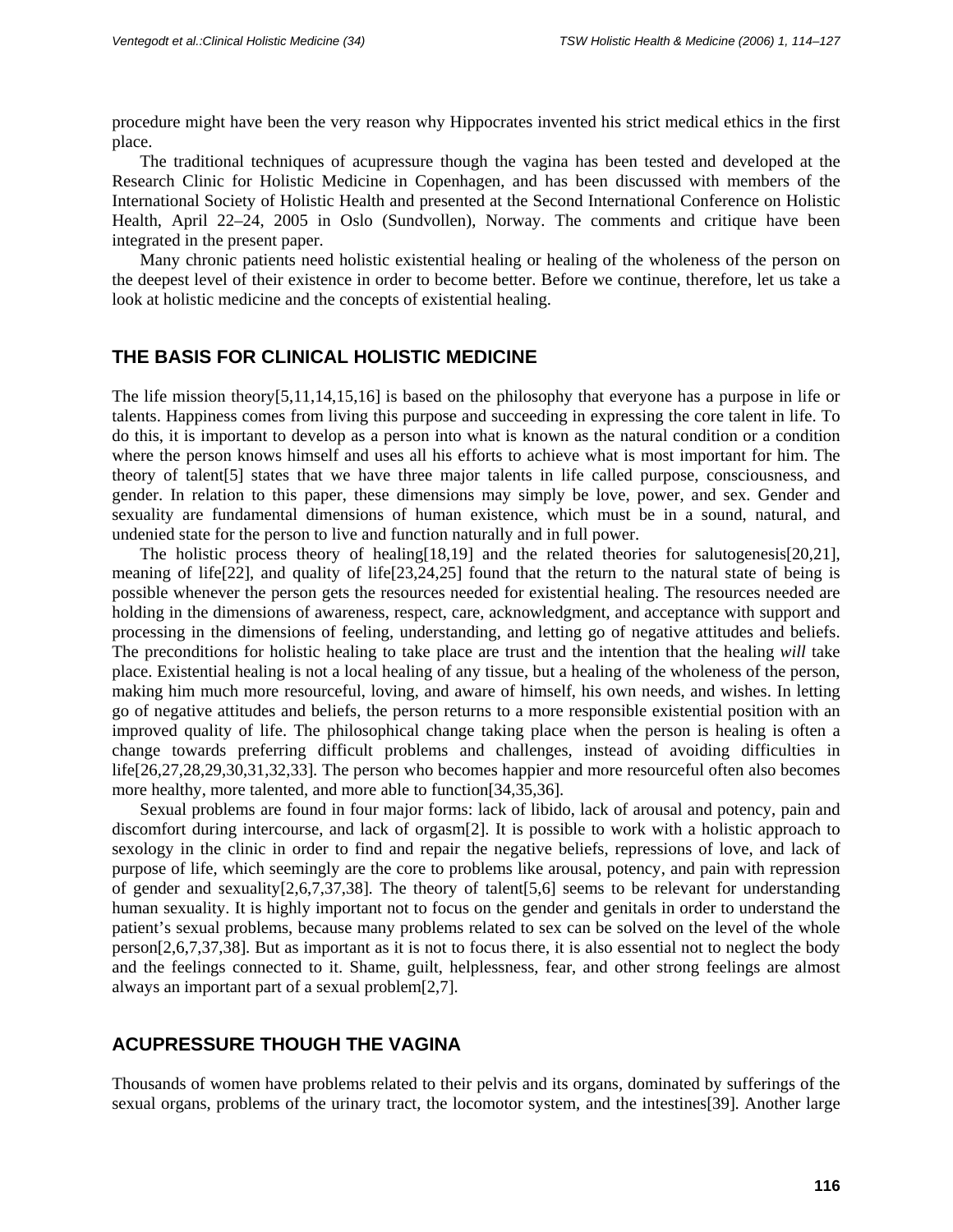group of patients have "nonanatomic" pelvic pains and discomforts of presumably psychosomatic nature, which often are very difficult to treat with biomedicine, but which seem to react better to psychosomatic treatments[40,41]. We therefore urgently need new treatment tools for this broad range of problems, from urine incontinence, bleeding, and hormonal disturbances; unwanted childlessness; sexual problems like pain during intercourse; primary vulvodynia; or low ability to feel lust, pleasure, sexual excitement, and/or to reach sexual climax; to non-inflammatory perineal and anal pains and discomforts like idiopathic aches (primary pruritus). From a holistic medical perspective, the problems are often caused by unsolved emotional problems that have been repressed into the pelvis and its organs. The emotional problems are related to negative beliefs about self, gender, body, organs, and sexuality.

Judging from clinical experience from the Research Clinic for Holistic Medicine in Copenhagen treating 20 patients with the 10 different problems mentioned above with holistic sexology (acceptance through touch and, when necessary, also vaginal acupressure), such problems can often be solved through healing the old wounds of the body and soul in holistic existential, gynecological, and sexological therapy. The healing process has, as in all other holistic therapy, three obligatory steps that we summarize with the words: feel, understand, and let go[18,19,42]. First the emotions have to be felt again; we call this phase "putting feelings onto the body". Then the patient has to find words, i.e., verbalize the emotions and understand where the problems are coming from; we call this "putting words on the feelings". Last but not the least, the person healing has to let go of the negative attitudes and decisions that were made when the trauma happened; we call this "putting consciousness in the words". In the clinical work, we use the therapeutic staircase that gives us the best assurance that we do not use a more invasive and potentially dangerous technique than necessary[43]. Acupressure through the vagina always builds on earlier sessions of acceptance through touch, which again come after sessions of emotional healing, trust, and holding, and always begin with "love and care" for the patient. This staircase is also used at the Nordic School of Holistic Medicine for training the holistic physician to use the techniques from the holistic medical toolbox (see Fig. 1).



**FIGURE 1.** The therapeutic staircase of holistic medicine[43]. In therapy, as well as in the training of the therapist, one step must be accomplished before the next step is used. Please take note that vaginal acupressure is a level-8 technique in this system. Level 8 is the most difficult level in the advanced holistic medical practice. Most holistic therapists work at level 3 and 4 and most problems related to health, quality of life, and ability can be solved at this level.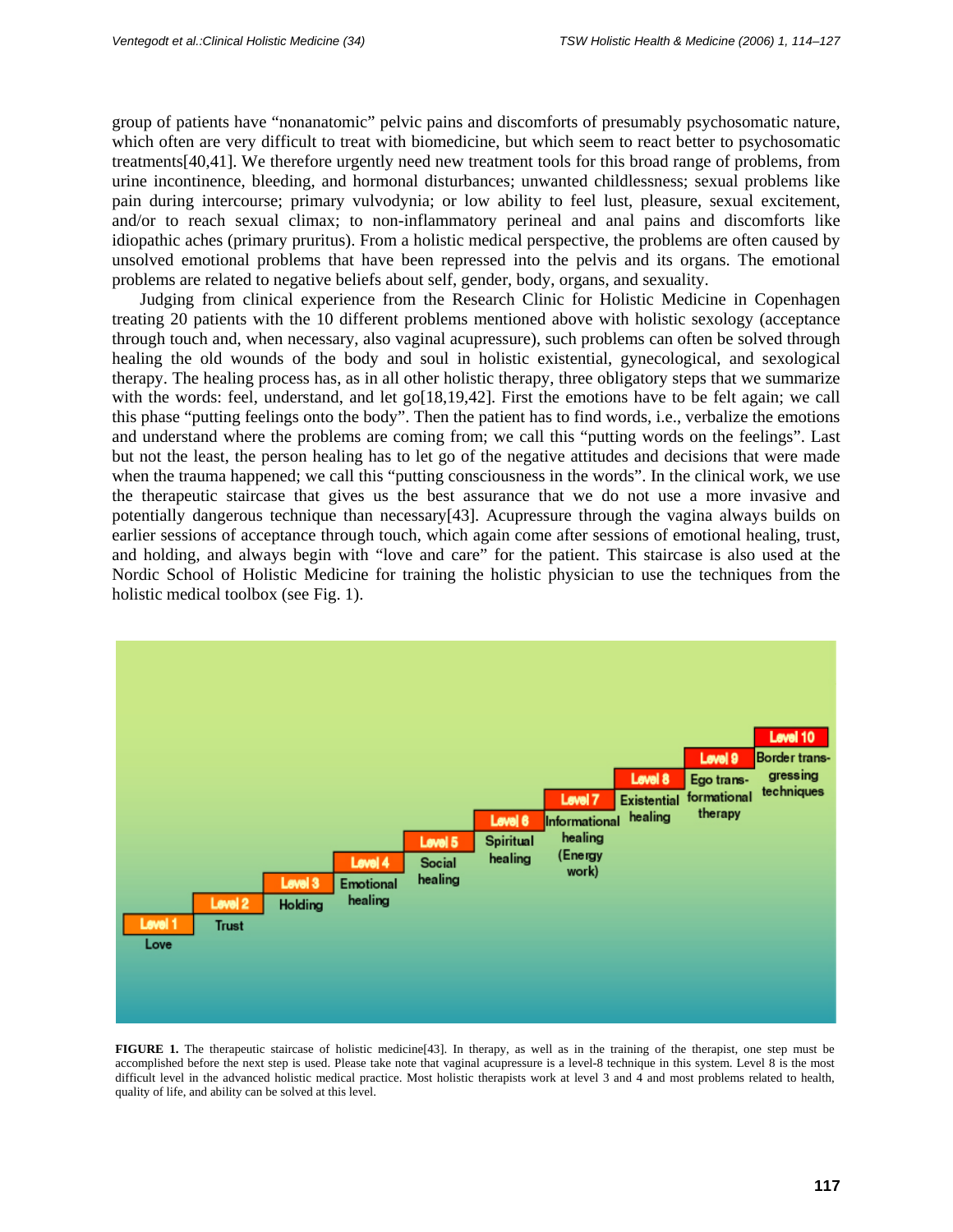This knowledge of healing life (improving health, quality of life, and ability in one integrated movement) is well known and described in a number of books from the cradle of medical sciences on the island of Cos around 300 BCE, known as Corpus Hippocraticum. Hippocrates (460–377 BCE) was held to be the best physician of his time and father of the first scientific system of holistic healing described in numerous books. It is interesting that massaging the pelvis through its openings was an acknowledged method in ancient Greece[12] and in use throughout Europe for centuries[13]. This necessitated the very stringent medical ethics practice that was founded by Hippocrates probably, as mentioned above, with the purpose so that he himself and his many pupils could give this kind of treatment. Massage of the pelvic structures of a woman through the vagina and anus could, among other things, heal disturbances in the woman's energy system known as a disease called "hysteria" from the Greek word for uterus, *hystera*. The treatment was in use in most of the western world until the industrial revolution, where it was condemned as pornographic and hence no longer an acceptable medical treatment.

After the sexual revolution in the 1960s and 1970s, we now have a more relaxed attitude towards the body and sexuality, and some therapists work again with this kind of therapy through the vagina and anus either by using their hand to cure sexual and other problems[44], or by using a vibrant penis substitute (a "dildo") to cure incontinence[45] or orgasmic problems[46]. The Danish physiotherapist Birgitte Bonde reports that one to six sessions with the vibrator can help many incontinent women who are not sufficiently helped by the standard program of training the pelvic floor[45]. The rationale for the use of the vibrator is that the woman cannot get in contact with their own pelvis, as they "cannot find their pelvic floor", presumably because they have completely eradicated some of the pelvic structures from their inner description of their own body.

There are several different forms of pelvic massage/vaginal acupressure (see Table 1) used for different purposes with as many philosophies about its mechanisms. Most therapists intend to raise the energies in the meridians found in the Chinese system[44], hence the name "vaginal acupressure" for the technique, often used for healing chronic pains in the pelvis or genitals, and treating the highly inconvenient pattern of frequent reinfection of the urinary system. Other therapists intentionally liberate the sexual energies with sexual stimulation, according to the old Indian Tantric tradition, in order to teach the woman to contain and handle her sexual energies[47]. We find it important to note here that the physician, under no circumstances, should attempt to stimulate the woman to an orgasm in order to avoid a sexual situation. Others work with confrontational therapy to heal traumas of incest and rape by integrating the bioenergetic system of Lowen[48], Reich's sexual therapy[49], and the gestalt therapeutic tradition[50] to be able to release all negative emotions and other problems caused by the prior sexual violation or neglect. In our clinic in Copenhagen, we have also found it useful to help women heal what we call the "sex – love split", making them having two partners, one for sex and one for love, and being unhappy with not being able to have love and sex with the same person.

All the above-mentioned practices have in common that they seek to help the patient notice the tensions and blockages in the pelvic region, and the parallel attitudes fragmentizing the patient's life. When the patients confront and integrate the repressed painful feelings that created them, they develop a new and more positive understanding of life, love, feelings, and sexuality.

It is clear that elements of acupressure through the vagina must be adjusted to the needs of the patient. A patient with chronic bladder infection and a patient with chronic pain in the pelvis or the sexual organs (primary vulvodynia) should be treated differently. It is important to always go for the lesser level of treatment that can solve the problem and the least provocative or painful of methods must be tried before more "embarrassing" methods are taken into use. We recommend that simple antibiotics are used to alleviate some of the problem and only problems that cannot be efficiently treated with such drugs should be handled with the emotionally challenging procedure of acupressure through the vagina — except in the cases where the patient does not want to take the drugs for personal, political, religious, or other reasons. If the physician believes several methods to be equally efficient, he should always tell the patient about the alternative treatments and respect the patient's choice. Holistic existential therapy will be more work for the physician and, in the end, less money paid by the patient as health problems are often solved permanently with holistic existential therapy.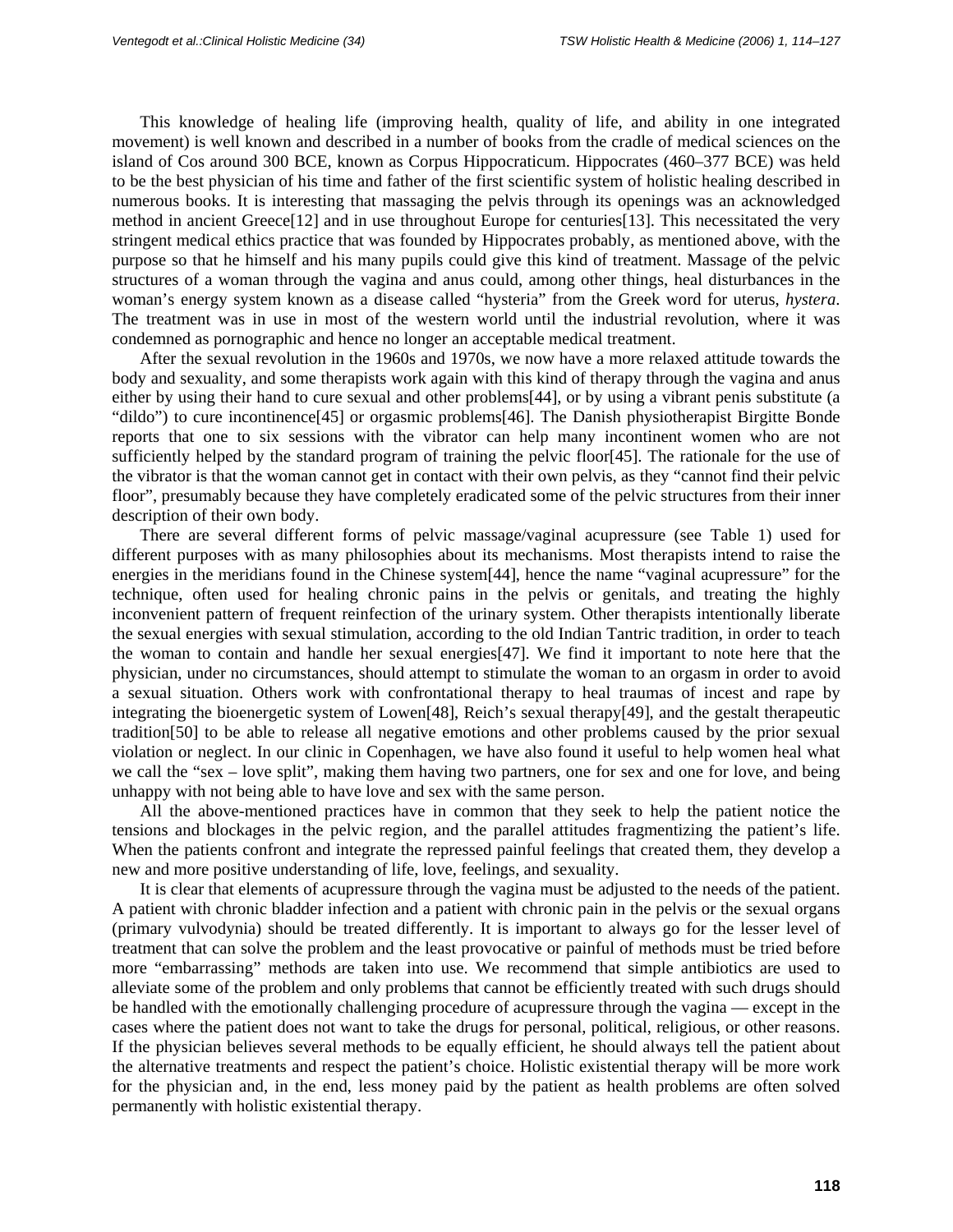| <b>Dominant Emotional</b><br><b>Problem</b>                                                                          | <b>Style of Work</b>                                                                                     | Corresponding<br>Chakra                           | <b>Primary Inspiration</b>                                             |
|----------------------------------------------------------------------------------------------------------------------|----------------------------------------------------------------------------------------------------------|---------------------------------------------------|------------------------------------------------------------------------|
| Anxiety, insecurity,<br>Physical pain related                                                                        | Acupressure<br>through the                                                                               | Root                                              | Chinese medicine                                                       |
| to kidney and urinary                                                                                                | vagina, pelvic massage                                                                                   |                                                   | Hippocratic med.                                                       |
| tract and intestines                                                                                                 | Meridian work                                                                                            | Root. All                                         |                                                                        |
| Incontinence, shame                                                                                                  | Use of vibrator                                                                                          | Root, Hara                                        | Modern sexology                                                        |
| Sexual and hormonal.<br>Problems<br>Pains during intercourse<br>Problems with lust.<br>joy, excitement, and          | Pelvic and anal<br>massage/<br>acupressure<br>through the vagina<br>and anus                             | Hara, Root                                        | Hippocratic medicine,<br>Indian tantric tradition.<br>Chinese medicine |
| orgasm, shame<br>Low self esteem,<br>Polarity problems<br>Sexual energy work                                         | Use of vibrator<br>Raising energy<br>circles                                                             | Hara, Root<br>Hara, All                           | Modern sexology<br>Jung's theory of<br>anima and animus                |
| Relational problems<br>Problems with men after<br>incest, rape and other<br>violations, hate, anger,<br>shame, guilt | Pelvic and anal<br>massage, acupressure<br>through the vagina<br>and anus<br>Controlled sexual abuse[43] | Solar plexus<br>Solar plexus, All<br>Solar plexus | Hippocratic med.<br>Chinese medicine<br>Gestalt therapy                |
| Problems with integrating<br>Love and sexuality<br>"Sex love split", Adultery                                        | Pelvic and anal<br>massage, acupressure<br>through the vagina                                            | Heart, Root, Hara                                 | Hippocratic medicine<br>Chinese medicine                               |
| Prostitution, Sexual<br>domination/submission                                                                        | Direct sexual stimulation[43]<br>Use of role-plays                                                       | Hara, Heart, 3 eye<br>Heart, All                  | Indian tantric tradition<br>Gestalt therapy                            |

#### **TABLE 1 Different Forms of Traditional Pelvic Massage/Acupressure Through the Vagina Organized According to the Emotional Core Problems\***

\*The therapy must always be followed by thorough conversational therapy for full integration and performance must be according to ethical standard (see text). Interestingly classical western medicine, Chinese medicine, and Indian medicine seem to have used related techniques.

If a sexual problem can be solved with just giving acceptance to the body, there is no reason to approach the sexual organs. If just giving acceptance to the outside of the vulva is enough to solve the problem, there is no rationale for penetrating the vagina[7]. Often the feelings of guilt and shame that are the cause of the problem can be solved by the smaller process we call "acceptance through touch" and, in this case, it would be unethical to start with acupressure though the vagina. If conversational therapy can do the job, touching the vulva will be unethical. In every case, the physician must treat according to his or her best judgment. Medicine will always be an art and only the trained physician knows which tool to use with a patient as both intuition and experience is necessary for the decision.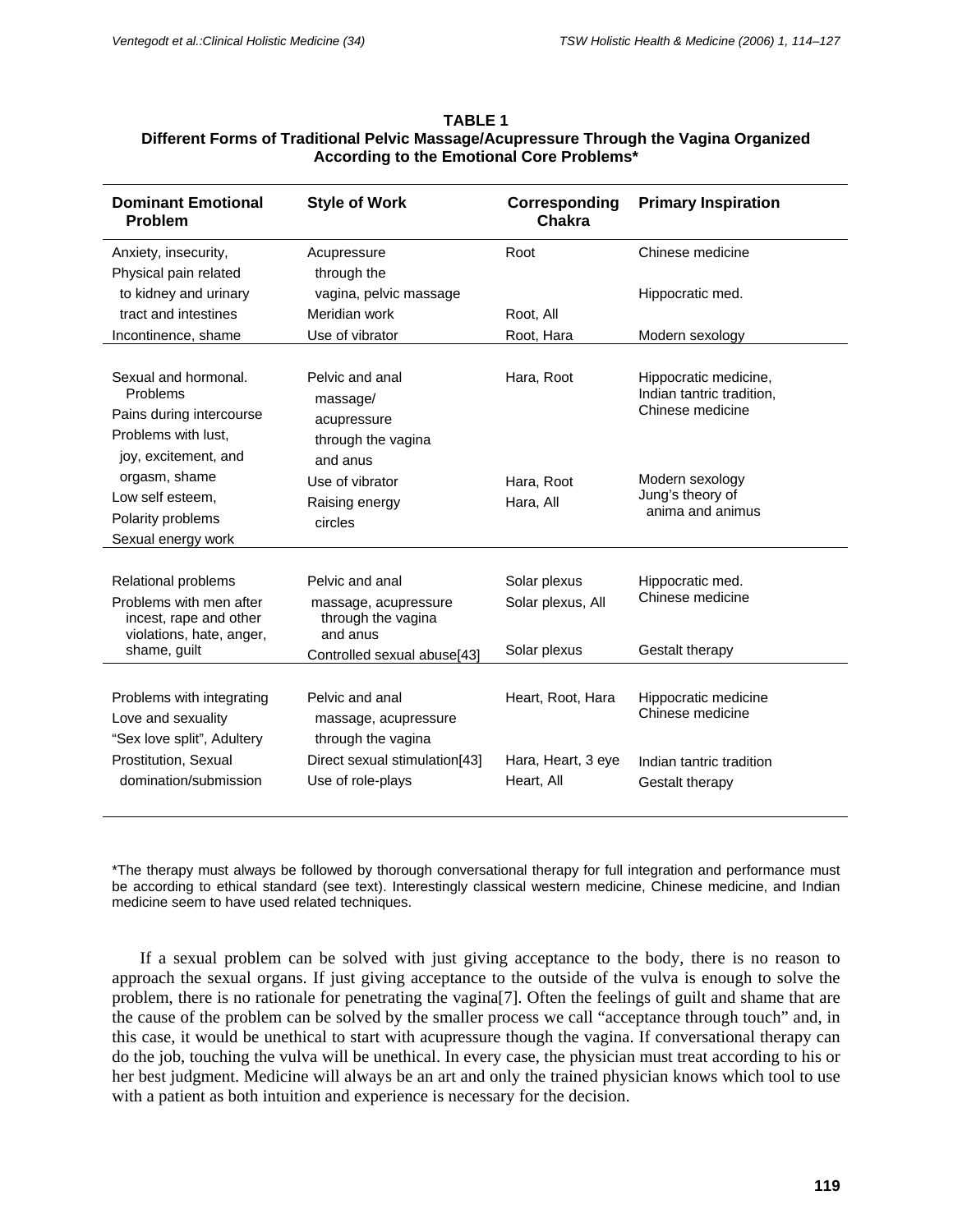# **THE PROCEDURE OF VAGINAL ACUPRESSURE**

Vaginal acupressure is technically the most simple procedure as it corresponds to the explorative phase of the classic pelvic examination, except that the purpose of the digital penetration is treatment and not examination. Vaginal acupressure is performed by placing the woman on the examining table in a relaxed position with free passage to the vagina (see Fig. 2). The physician penetrates the vagina with one or two fingers and presses systematically on the sore and tense areas in the pelvis. Most organs are accessible to the trained therapist. The position of the physician's hand must be so that only the structures that need to be touched are contacted (it is important that the clitoris is not touched unintentionally). The applied pressure is adjusted to the situation to optimize the therapeutic effect, as described by Marion Rosen[51]. The indication for using this procedure in the holistic medical clinic must always be the physician's understanding of the need of the patient for contact with the structures inside the pelvis. An attending nurse or another person must be present and give "holding" and support to the patient.



**FIGURE 2.** Sexual healing though the vagina by pressing on the tissues and helping the patient to identify and process the repressed feelings and old traumas held by the pelvic organs[47]. The vagina is penetrated with one or two fingers, and all the structures of the pelvis are systematically worked through. The patient is invited to open up to the feelings hidden in the tissues and these feelings are then processed in holistic existential therapy.

It is important to understand that the procedure of acupressure through the vagina is the same explorative part of the standard pelvic examination by a gynecologist, but in this case done so slowly that the woman can feel the emotions held by the different tissues contacted by the finger of the physician[38]. It can be used in combination with the pelvic examination and as the woman always will contact some feelings while examined in her vagina, the situation is really that every pelvic examination contains an element of acupressure through the vagina. Often the awakening of unpleasant feelings is very emotionally painful for the woman and if not taken care of by the physician/gynecologist, it will make the standard pelvic examination difficult for the woman, as many woman actually experience. Just ignoring the fact that the woman is a living human being reacting emotionally to the pelvic examination is not going to help the woman not to feel.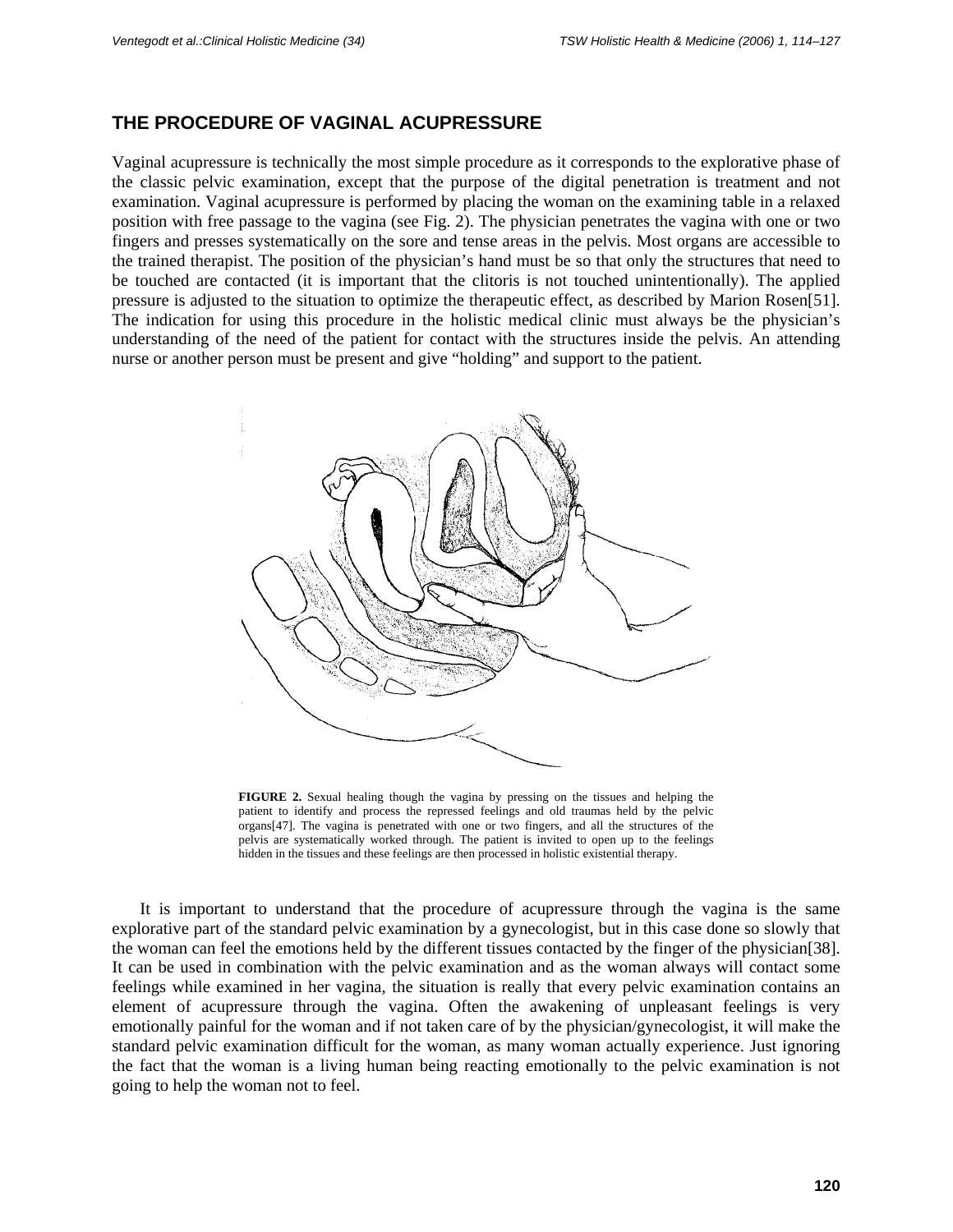# **ETHICAL ASPECTS**

The procedure of acupressure through the vagina must be performed according to ethical standards. The holistic sexological procedures are derived from holistic existential therapy (which involves reparenting, massage and bodywork), conversational therapy, philosophical training, healing of existence during spontaneous regression to painful life events (gestalts), and close intimacy without any sexual involvement.

In psychology, psychiatry, and existential psychotherapy[52,53], touch is often allowed, but a sufficient distance between therapist and client must always be kept, all clothes kept on, and it is even recommended that the first name is not taken into use to keep the relationship as formal and correct as possible[54]. The reason for this distance is to create a safety zone that removes the danger of psychotherapy leading to sexual involvement. In the original Hippocratic medicine[12], as well as in modern holistic existential therapy, such a safety zone is not possible because of the simultaneous work with all dimensions of existence, from therapeutic touch[55] of the physical body, feelings, and mind to sexuality and spirituality. Since Hippocrates, the fundamental rule has been that the physician must control his behavior, not to abuse his patient. The patients in holistic existential therapy and holistic sexology are often chronically ill and their situation often pretty hopeless, as many of them have been dysfunctional and incurable for many years or they are suffering from conditions for which there are no efficient biomedical cures.

The primary purpose of holistic existential therapy is to improve quality of life; secondary, to improve health and ability. The severe conditions of the patients and the chronicity is what ethically justify the much more direct, intimate, and intense method of holistic existential therapy, which integrates many different therapeutic elements and works on many levels of the patient's existence and personality at the same time. Holistic sexology is holistic existential therapy taken into the domain of sexology. The general ethical rule is that everything that does not harm and will help the patient in the end is allowed ("first do no harm"). An important aspect of the therapy is that the physician must be creative and, in practice, invent a new treatment for every patient as Yalom has suggested[52,53]. To perform the sexological technique of acupressure through the vagina, the holistic sexologist must be able to control not only his/her behavior, but also his sexual excitement to avoid any danger of the therapeutic session turning into sexual activity. Most physicians can do the classic pelvic examination after their standard university training, but the vaginal acupressure we are discussing here in this paper can only be obtained through long training and supervision in order to reach a level where such a procedure can be performed.

Side effects of the treatment can be soreness of the genitals and periods of bad mood as old painful repressed material are slowly integrated. We have seen what we call an acute psychosis as a sexually abused woman confronted her most painful experiences, but she recovered in a few days without the use of drugs and this episode was an integral part of her healing. In fact, it was her therapeutic breakthrough. As it is possible that the patient can feel abused from transferences, it is extremely important to address this openly to prevent this situation. We recommend that the patient is contacted or followed up for 1–5 years to prevent and handle any potential long-term negative effects of the treatment. In spite of these problems, we have found the treatment with holistic existential therapy combined with the tool of vaginal acupressure to be very valuable for the patients.

# **CASE STORY**

The following case story from the Research Clinic for Holistic Medicine in Copenhagen and also the case of Anna[56] made us reinvent the method of vaginal acupressure. This index case was a cancer patient who did not heal in the therapy, although level 1–7 of the therapeutic staircase (see Fig. 1)[43] had been taken into use for several months, so instead of giving up on her, we (SV and BC) reinvented the level-8 technique of acupressure through the vagina. The patient was part of our cancer project where we try to induce spontaneous remissions in metastatic cancer[57]. She had opted not to receive surgery,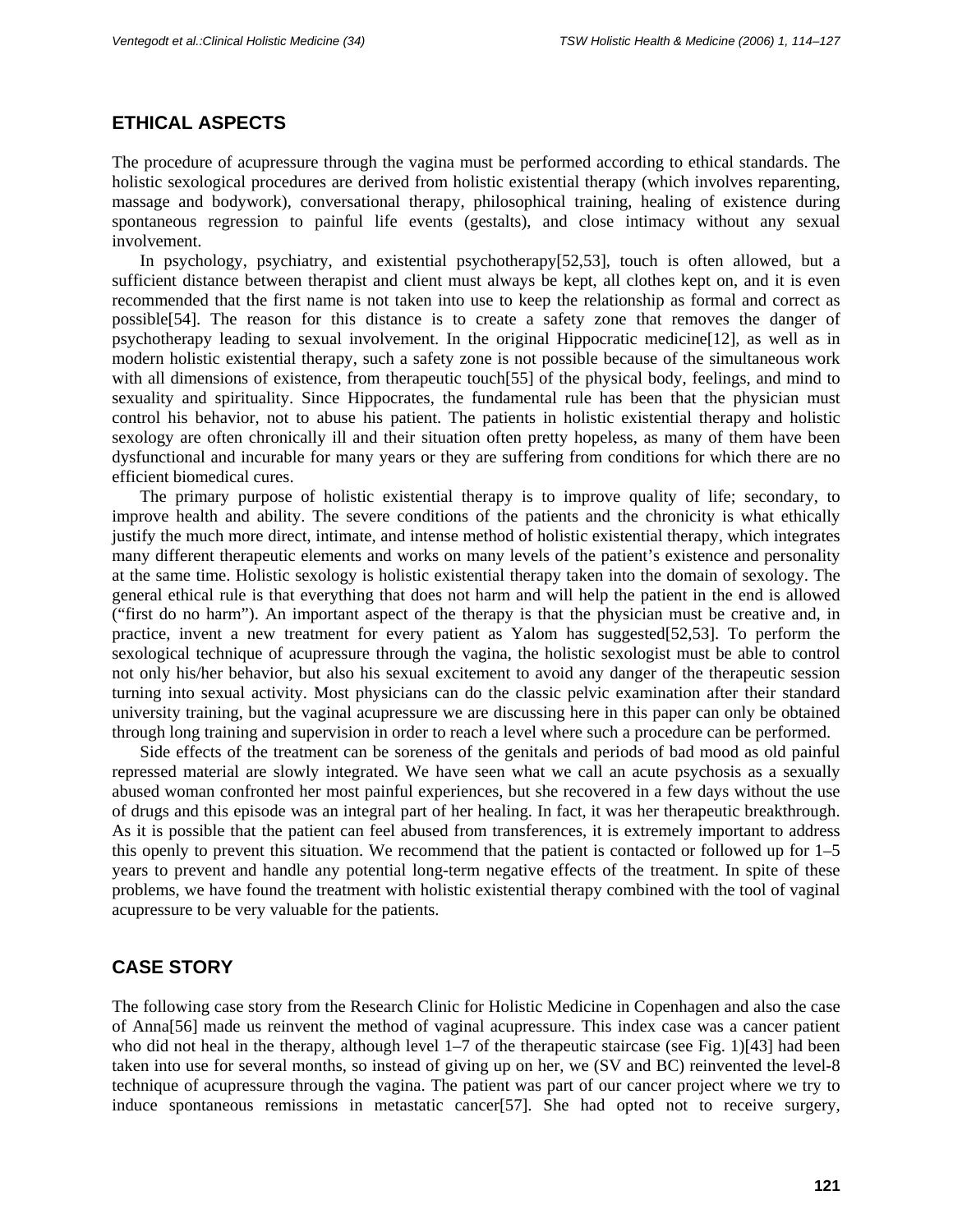chemotherapy, or radiation therapy, as she was dissatisfied with the less than 30% chance of surviving her cancer with biomedicine (this was the option given to her at the Department of Oncology at the University Medical Center, where she was diagnosed and offered treatment).

#### **Female, 39 years, multiple sexual traumas in childhood and now metastatic breast cancer (excerpt from our chart)**

20<sup>th</sup> session at our clinic: The cancer is not healing judged from the size of the tumours. Her tumours in the right breast and in the armpit are still growing. The patient is remarkably difficult to get into the emotional process of healing, presumably because the repressed emotional pains from the childhood sexual traumas are too strong. We agree to try to send her back into the gang rape traumas from her youth by using tools of the next treatment level. After written consent we decided to use acupressure through the vagina. We combined the level 5 and level 8 of the therapeutic staircase by having several nurses present to optimise holding. Immediately after the penetration of the vagina, she regressed into being in one of the rape situation and she suffered unbearable emotional pain, which she this time succeed in confronting. For the first time she was able to confront what happened on an emotional level. Conversational therapy.

After the above session, there were several sessions of integrative conversational therapy. For the first time, she was able to enter the holistic process of healing in the sessions. The uncontrolled growth of her tumor stopped after the session above. It seemed that there was a connection between the emotional pain from the rape trauma with the growth of her cancer (which is in accordance with the holistic theory for cancer[57,58]). In this case, acupressure through the vagina did what less-intense holistic medical tools could not do for her. The acupressure sent her into the old emotional pain, helped her to integrate it, and thus heal her existence and maybe also her cancer. If she will survive the cancer, it looks like this session was the turning point. We followed up with her for 3 months and she felt good, but then she decided to move to South America to start a new life and we have not had contact with her since.

# **DISCUSSION WITH ETHICAL CONSIDERATIONS**

In all work with clinical holistic medicine, ethics is of utmost importance and when the physician penetrates (with his finger) the vagina of a patient with the intention of healing, we are at the most critical of situations. Hippocrates said: "First do no harm", and acupressure through the vagina is potentially extremely harmful and we judge it to be one of the most difficult of the holistic medical tools to master. Three aspects of the physician's behavior must be taken under careful consideration before the therapy begins:

- What is the intention of this treatment? Can the result be achieved in other ways? Does the physician have the required skills to perform the therapy? Is there a (written) consent from the patient? Have the all steps of the procedures been discussed thoroughly so that the patient knows exactly what to expect? Have preventative measures been taken to avoid later interpretation of the treatment as a violation of the patient? Does the physician have the proper insurance for this kind of work?
- During the therapy, it is of utmost importance that the physician and the patient remain in contact at all times, the physician must look the patient in the eyes in a relaxed way to ensure the patient that everything is going as it should. The nurse must give holding to the patient. Balance and contact are the keywords for smooth and trouble-free therapy. If the patient gets into emotional pains, this must be taken care of right away; if the patient unintentionally gets sexually exited, the physician must be trained to contain that without getting into sexual excitement him or herself. The physician must be trained to be able to control his own sexuality to such a degree that the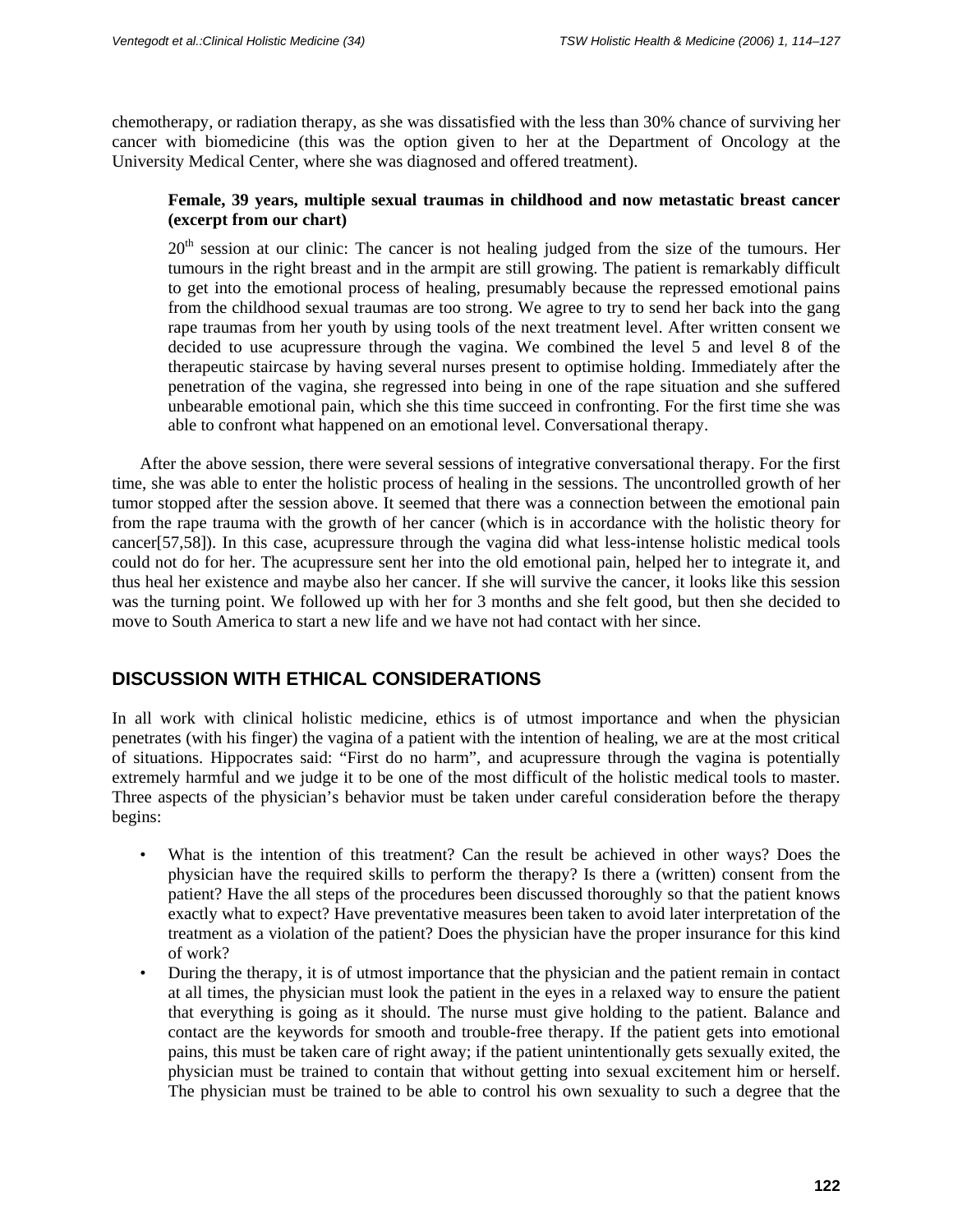healing of the patient is the sole focus of the physician's intention, and acupressure through the vagina must always be done under proper supervision.

• The effect of the therapy must always be measured. A small quality of life and health questionnaire like QOL1 and QOL5[59,60,61] administrated to the patient before, after, and years after the therapy is a must in this kind of therapy, so that the physician can be sure that he actually helps the patient, now and in the long term. It is easy to believe that the patient has been helped immediately after the completion of the therapy, but what is important is that the patient also finds that the therapy has been helpful years after it has ended. After each session, what has happened must be thoroughly discussed with the patient, and the patient-physician relationship must be cleared whenever there is a retraction or an emotional issue in the relationship.

It should always be remembered that holistic existential therapy and healing is not really a technique, but rather a gift of care or, in essence, love in an unselfish support of the patients. Touching the genitals of a patient with the intention of (sexual) healing cannot be successfully accomplished without the combination of love or intense care, and a high ethical standard. To say this very clearly, only the physician who has a heart and care can touch the patient for the sake of healing the patient. Without love, confidence, and skillful holding[5,38,39], the procedure will not work.

In holistic sexology work with patients, the physician must always be present as a human being. Often the physician doing this kind of work will have qualms and concerns, and must be extremely cautious and conscientious when breaking one of the toughest taboos in the medical world, namely sex. It is severely frowned on to touch the female private parts if it is not in connection with a pelvic examination. There was no real place for what we intuitively felt to be infinitely important, namely, supporting the women while confronting the emotions contained in their most private part of the body, the pelvis and its organs.

It gives pause for thought that there are alternative therapists who sell the service "vaginal acupressure", which is increasingly commonly practiced and accepted (in, for example, Denmark). Vaginal acupressors have made a living from massaging the acupressure points in the vaginas of women who typically suffer from diminished libido[44] and urine incontinence[45]. These treatments seem to be popular, they have surprisingly few reported side effects, but we believe that such procedures are best done by educated, trained, and supervised health professionals, preferably physicians.

It is clear that we as physicians are battling against our absolute terror of sex in society in general and in the entire health service in particular. We may conclude that when blocked or traumatized areas generally react positively to touch and the laying-on of hands, it is not so surprising that sexual areas do so too. As long as it is ensured that the patient is in full control, not violated, and that the therapist does not have sex with the patient in any form (in other words does not seduce her or manipulate her into a sexual relationship, which we see as "professional incest" and a criminal act that is not acceptable), we believe that such a treatment cannot be unethical. It is an important thing for a physician to be able to support his patients fully, including in the sexual sphere.

The subject of ethics has been of utmost importance to the physician since Hippocrates (460–377 BCE) and whenever the physician touches the patient, the ethics of the action must be considered. As often pointed out in the Hippocratic writings[12], the physician should have the healing of the patient as his sole focus. If the intention of the physician is wholehearted and rooted in deep medical expertise in order to heal the patient, his life and existence (and in this intention touch any part of the body including the genitals), then we believe the treatment is ethical. This kind of expertise is the expertise of the experienced holistic physician who can take his/her patient into the state of consciousness we know as the process of salutogenesis[20,21], or holistic existential healing[18,19]. We believe, as did Hippocrates, that the ethics of the physician seem to be proportional with his results with his patients[12]. Only the clearest of intentions can bring us outstanding results.

We believe that the technique of acupressure through the vagina, followed by existential conversation and further processing, is sufficient to induce the holistic healing of patient in the pelvic area and the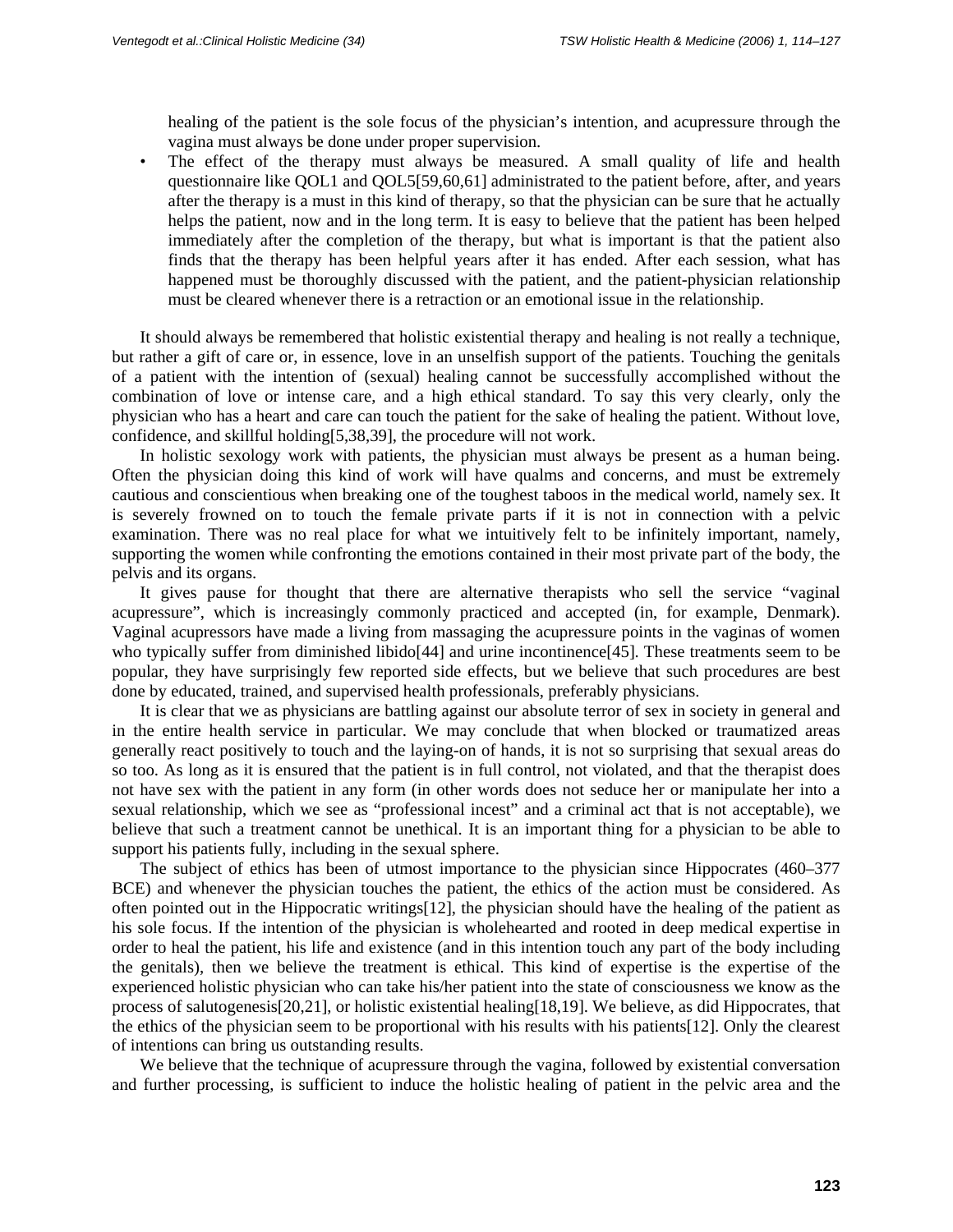sexual realm. The next logical step in our research is to take the holistic methods we have developed into controlled clinical testing, where we believe the square curve paradigm to be useful[59,60,61].

Let us end this discussion with a serious warning. Many (23%) incest victims felt that their therapist abused them sexually during therapy[62] and they often developed this feeling long after the therapy ended. This is presumably due to the mental reorientation necessary for rerepression of the painful emotions emerging during therapy, which in the end of therapy is not sufficiently integrated. It is extremely important to contact your patients sufficiently long after the closure of the therapy to be sure that the patient is not building this kind of idea, which will be harmful both to the patient and to the physician. As it is incest victims reporting this experience, it is extremely important that you process all incest traumas to the end before closing the therapy. It is important to make the patient agree to be in therapy for a sufficiently long time for this thorough integration to happen. We recommend that the therapy last for about 2 years, and we recommend the physician to follow up 5 years after the closure of therapy to prevent sudden accusations of sexual abuse.

#### **CONCLUSION**

Pelvic massage, or acupressure through the vagina, is a bodywork technique. It seems to have been used by physicians ever since Hippocrates. It has been condemned as pornographic for a century, but it still seems to be very much needed to cure chronic patients suffering from a wide range of problems resistant to standard treatment and related to the structures of the pelvis: urine incontinence, tensions and chronic pains, a wide range of sexual problems.

The rationale behind acupressure though the vagina is that this procedure can help the patient to confront old painful emotions held by the local tissue and to identify and let go of negative beliefs and decisions from the traumatic life events. This procedure is a way to free the patients and their pelvis from the repressed feelings, love, and purpose of life. When the patients feel their repressed emotions, understand their message, and let go of the negative beliefs that have repressed them, they will heal their whole existence, including the body, its organs, energy, and sexuality at large.

The ethical aspects in holistic sexology are of extreme importance. As long as the physician loves and cares for his patient, gets the trust of the patient, gives holding flawlessly, and as long as it is ensured that the patient is in full control and not in any way violated, such a treatment can never be unethical. The physician must certainly follow the ethical rules of the country where the practice is performed and many countries have legal restrictions to such a holistic practice. It is important to understand that this contact is not and shall not be a sexual contact. The most important qualification of the physician trained in the bodyworks of holistic medicine is his/her ability to control his/her own intention and level of sexual excitement to ensure that this contact never turns into a sexual contact.

As one patient in three has some problem related to sex and gender, it is important for the holistic physician to be able to support his/her patients fully, including in the sexual sphere. Acupressure through the vagina seems to be a valuable tool for helping many women, but further research is needed to document its clinical value. In every pelvic examination there will be an element of acupressure through the vagina and the physician always needs to be aware of the repressed feelings that are released by this procedure. If the physician ignores the emotional pains re-experienced by the woman during the pelvic exam, this procedure will become more and more difficult and the woman will soon hate this examination, which unfortunately is a constant part of every modern woman's life. We, therefore, recommend that every physician be well acquainted with the method of acupressure through the vagina.

#### **ACKNOWLEDGMENTS**

This study was supported by grants from IMK Almene Fond. The quality of life research was approved by the Copenhagen Scientific Ethical Committee under number (KF)V.100.2123/91 and later correspondence.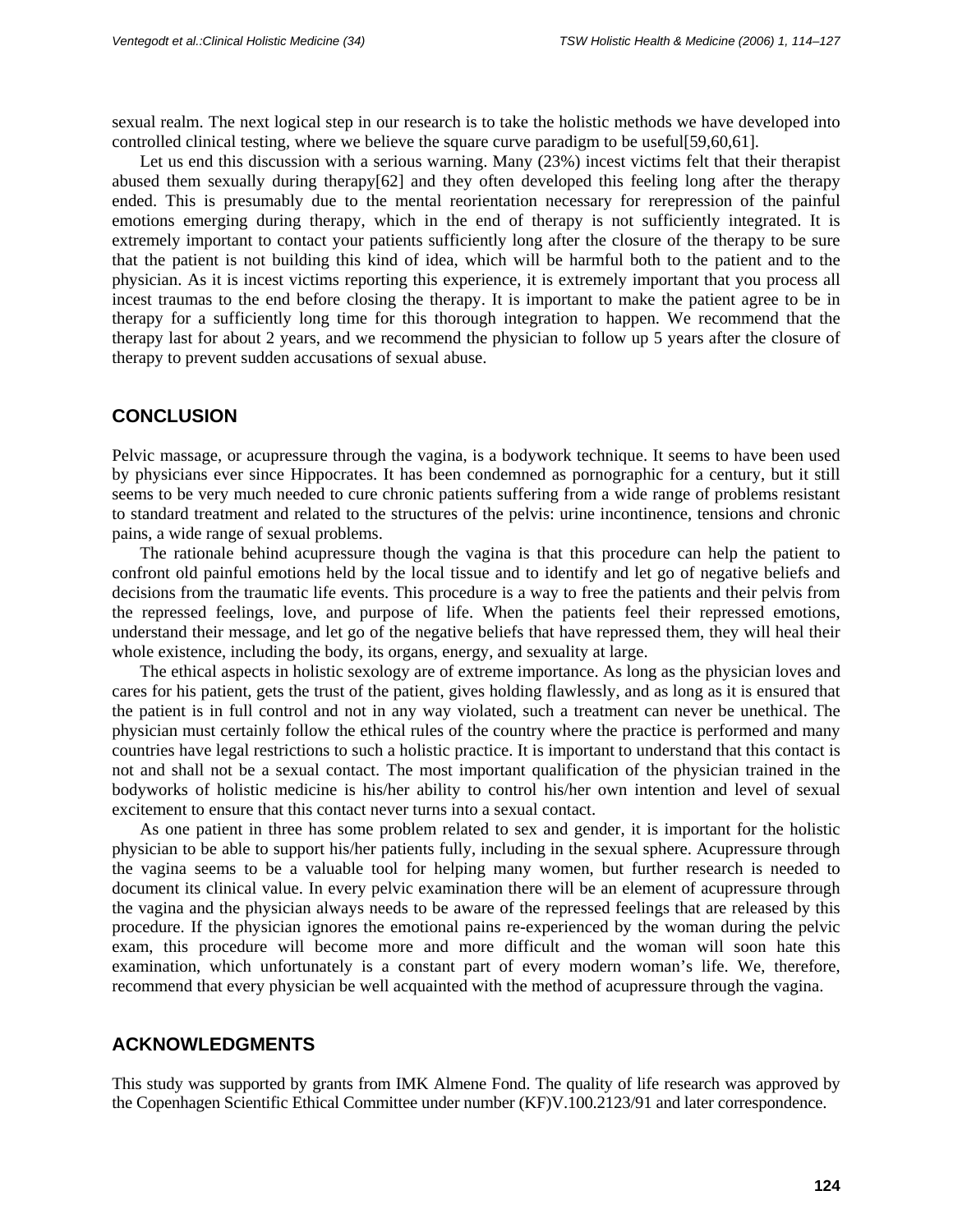# **REFERENCES**

- 1. Masters, W.H. and Johnson, V.E. (1966) *Human Sexual Response.* Lippincott Williams & Wilkins, Philadelphia.
- 2. Masters, W.H. and Johnson, V.E. (1970) *Human Sexual Inadequacy*. Lippincott Williams & Wilkins, Philadelphia. 3. Jung, C.G. (1968). *Psychology and Alchemy. Collected Works of C.G. Jung.* Vol. 12*.* Princeton University Press, Princeton, NJ.
- 4. Jung, C.G. (1964) *Man and His Symbols*. Anchor Press, New York.
- 5. Ventegodt, S., Andersen, N.J., and Merrick, J. (2003) The life mission theory III. Theory of talent. *TheScientificWorldJOURNAL* **3,** 1286–1293.
- 6. Ventegodt, S., Vardi, G., and Merrick, J. (2005) Holistic adolescent sexology: how to counsel and treat young people to alleviate and prevent sexual problems. *BMJ Rapid Responses* 15 Jan. http://bmj.com/cgi/eletters/330/7483/107#92872
- 7. Ventegodt, S., Morad, M., Hyam, E., and Merrick, J. (2004) Clinical holistic medicine: holistic sexology and treatment of vulvodynia through existential therapy and acceptance through touch. *TheScientificWorldJOURNAL* **4**, 571–580.
- 8. Russell, D. (1986) *The Secret Trauma: Incest in the Lives of Girls and Women. Basic Books, New York.*
- 9. Draijer, N. (1988) *Sexksueel misbruik van meisjes door verwanten.* Ministerium van Sociale Zaken en Werkgelegenheid, Den Haag; See Wilson, J.P. and Raphael, B. (1993) *International Handbook of Traumatic Stress Syndromes.* Plenum Press, New York. p. 593.
- 10. Backe, L., Leick, N., Merrick, J., and Michelsen, N., Eds. (1983) *Incest. A book on Child Sexual Abuse.* Hans Reitzel, Copenhagen. [Danish]
- 11. Ventegodt, S. and Merrick, J. (2003) The life mission theory IV. Theory on child development. *TheScientificWorldJOURNAL* **3**, 1294–1301.
- 12. Jones, W.H.S. (1923–1931) *Hippocrates*. Vol. I–IV. William Heinemann, London.
- 13. Maines, R. (1999) *The Technology of Orgasm.* The Johns Hopkins University Press, Baltimore.
- 14. Kleeman, J.A. (1976) Freud's views on early female sexuality in the light of direct child observation. *J. Am. Psychoanal. Assoc.* **24(5 Suppl),** 3–27.
- 15. Ventegodt, S. (2003) The life mission theory: a theory for a consciousness-based medicine. *Int. J. Adolesc. Med. Health* **15(1),** 89–91.
- 16. Ventegodt, S., Andersen, N.J., and Merrick, J. (2003) The life mission theory II. The structure of the life purpose and the ego. *TheScientificWorldJOURNAL* **3,** 1277–1285.
- 17. Ventegodt, S., Andersen, N.J., and Merrick, J. (2003) The life mission theory V. A theory of the anti-self (the shadow) or the evil side of man. *TheScientificWorldJOURNAL* **3,** 1302–1313.
- 18. Ventegodt, S., Andersen, N.J., and Merrick, J. (2003) Holistic medicine III: the holistic process theory of healing. *TheScientificWorldJOURNAL* **3,** 1138–1146.
- 19. Ventegodt, S., Andersen, N.J., and Merrick, J. (2003) Holistic medicine IV: principles of existential holistic group therapy and the holistic process of healing in a group setting. *TheScientificWorldJOURNAL* **3,** 1388–1400.
- 20. Antonovsky, A. (1985) *Health, Stress and Coping*. Jossey-Bass, London.
- 21. Antonovsky, A. (1987) *Unravelling the Mystery of Health. How People Manage Stress and Stay Well.* Jossey-Bass, San Francisco.
- 22. Frankl, V. (1985) *Man´s Search for Meaning.* Pocket Books, New York.
- 23. Ventegodt, S., Merrick, J., and Andersen, N.J. (2003) Quality of life theory I. The IQOL theory: an integrative theory of the global quality of life concept. *TheScientificWorldJOURNAL* **3,** 1030–1040.
- 24. Ventegodt, S., Merrick, J., and Andersen, N.J. (2003) Quality of life theory II. Quality of life as the realization of life potential: a biological theory of human being. *TheScientificWorldJOURNAL* **3,** 1041–1049.
- 25. Ventegodt, S., Merrick, J., and Andersen, N.J. (2003) Quality of life theory III. Maslow revisited. *TheScientificWorldJOURNAL* **3,** 1050–1057.
- 26. Ventegodt, S., Andersen, N.J., and Merrick, J. (2003) Quality of life philosophy: when life sparkles or can we make wisdom a science? *TheScientificWorldJOURNAL* **3,** 1160–1163.
- 27. Ventegodt, S., Andersen, N.J., and Merrick, J. (2003) Quality of life philosophy I. Quality of life, happiness, and meaning of life. *TheScientificWorldJOURNAL* **3,** 1164–1175.
- 28. Ventegodt, S., Andersen, N.J., Kromann, M., and Merrick, J. (2003) Quality of life philosophy II. What is a human being? *TheScientificWorldJOURNAL* **3,** 1176–1185.
- 29. Ventegodt, S., Merrick, J., and Andersen, N.J. (2003) Quality of life philosophy III. Towards a new biology. *TheScientificWorldJOURNAL* **3,** 1186–1198.
- 30. Ventegodt, S., Andersen, N.J., and Merrick, J. (2003) Quality of life philosophy IV. The brain and consciousness. *TheScientificWorldJOURNAL* **3,** 1199–1209.
- 31. Ventegodt, S., Andersen, N.J., and Merrick, J. (2003) Quality of life philosophy V. Seizing the meaning of life and becoming well again. *TheScientificWorldJOURNAL* **3,** 1210–1229.
- 32. Ventegodt, S., Andersen, N.J., and Merrick, J. (2003) Quality of life philosophy VI. The concepts. *TheScientificWorldJOURNAL* **3,** 1230–1240.
- 33. Merrick, J. and Ventegodt, S. (2003) What is a good death? To use death as a mirror and find the quality in life. *BMJ.*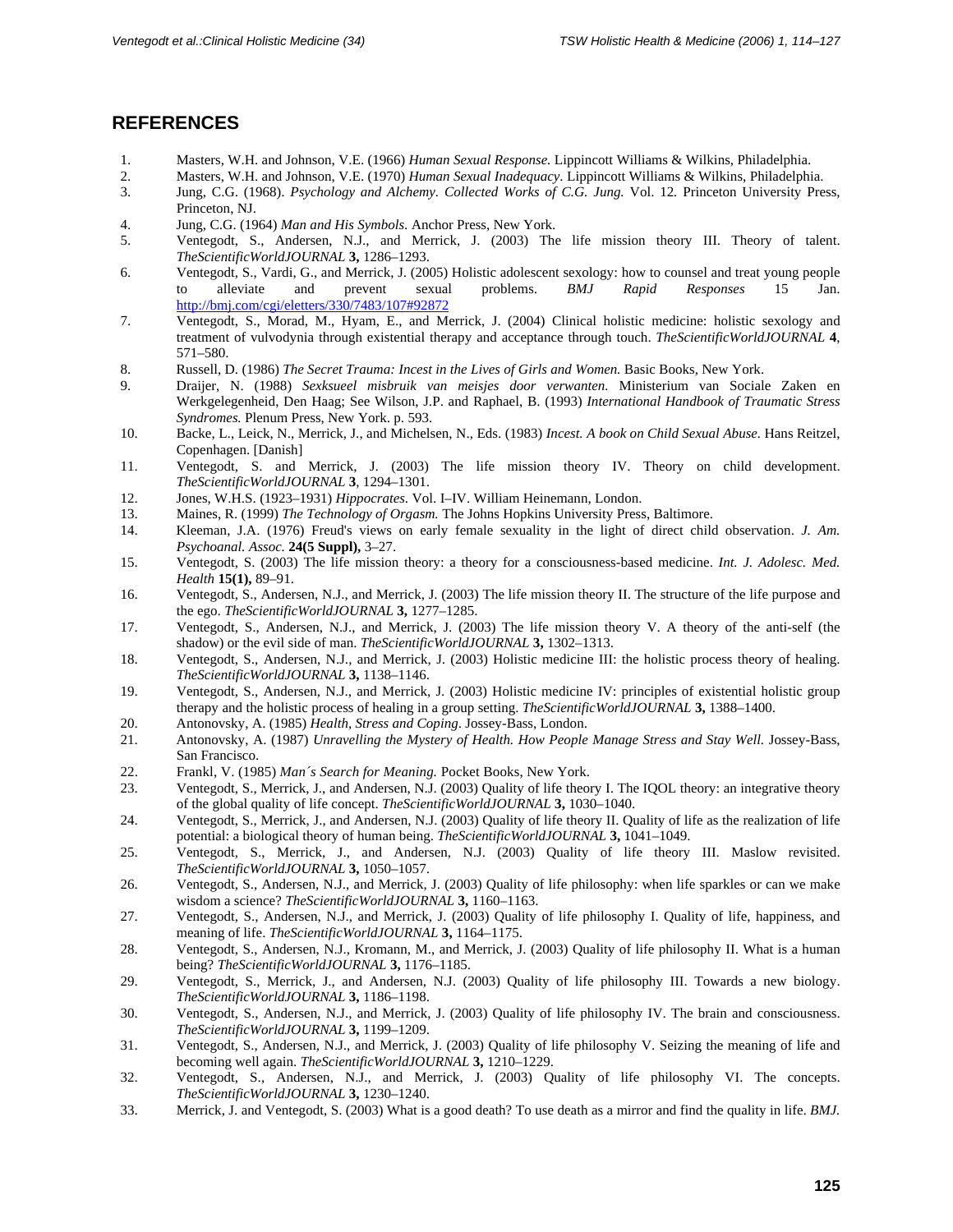*Rapid Responses*, 31 October.

- 34. Ventegodt, S., Merrick, J., and Andersen, N.J. (2003) Quality of life as medicine: a pilot study of patients with chronic illness and pain. *TheScientificWorldJOURNAL* **3,** 520–532.
- 35. Ventegodt, S., Merrick, J., and Andersen, N.J. (2003) Quality of life as medicine II. A pilot study of a five-day "quality of life and health" cure for patients with alcoholism. *TheScientificWorldJOURNAL* **3,** 842–852.
- 36. Ventegodt, S., Clausen, B., Langhorn, M., Kromann, M., Andersen, N.J., and Merrick, J. (2004) Quality of life as medicine III. A qualitative analysis of the effect of a five-day intervention with existential holistic group therapy: a quality of life course as a modern rite of passage. *TheScientificWorldJOURNAL* **4,** 124–133.
- 37. Ventegodt, S. and Merrick, J. (2004) Clinical holistic medicine: problems in sex and living together. *TheScientificWorldJOURNAL* **4,** 562–570.
- 38. Ventegodt, S., Morad, M., and Merrick, J. (2004) Clinical holistic medicine: holistic pelvic examination and holistic treatment of infertility. *TheScientificWorldJOURNAL* **4**, 148–158.
- 39. Wilson, J.D., Braunwald, E., Isselbacher, K.J., Petersdorf, R.G., Martin, J.B., Fauci, A.S., and Root, R.K. (1991) *Harrison's Principles of Internal Medicine*. 12th ed. McGraw-Hill, New York.
- 40. Albert, H. (1999) Psychosomatic group treatment helps women with chronic pelvic pain. *J. Psychosom. Obstet. Gynaecol*. **20(4),** 216–225.
- 41. Siedentopf, F. and Kentenich, H. (2004) [Chronic pelvic pain in women].*Zentralbl. Gynakol.* **126(2),** 61–66. [German]
- 42. Ventegodt, S., Morad, M., Andersen, N.J., and Merrick, J. (2004) Clinical holistic medicine tools for a medical science based on consciousness. *TheScientificWorldJOURNAL* **4,** 347–361.
- 43. Ventegodt, S., Clausen, B., Nielsen, M.L., and Merrick, J. (2006) Clinical holistic medicine: advanced tools for holistic medicine. Submitted to *TSW Holistic Health & Medicine.*
- 44. Kjems, C. (2001) Vaginal Acupressure [in Danish: Vaginal Zoneterapi]. www.oestrogen.dk July 4<sup>th</sup>, http://www.oestrogen.dk/visArtikel.asp?PageID=2686
- 45. Daugbjerg, S. (2005). Dildo kan standse urinen [A dildo can stop urine incontinense]. Ekstra Bladet April 25, Copenhagen. p. 17. [Danish]
- 46. Varde, T. (2005) Orgasm can be taught [Orgasme kan læres]. Ny Medicin 1,14. Livskvalitetsforlaget, Copenhagen. [Danish]
- 47. Anand, M. (1989) *The Art of Sexual Ecstasy. The Path of Sacred Sexuality for Western Lovers*. Jerymy P. Tarcher/Putnam, a member of Penguin Putnam Inc., New York.
- 48. Lowen, A. (2004) *Honoring the Body (The Autobiography of Alexander Lowen, M.D.)* Bioenergetics Press, Alachua, FL.
- 49. Reich, W. (1969) *Die Function des Orgasmus*. Kiepenheuer & Witsch, Köln. [German]
- 50. Perls, F., Hefferline, R., and Goodman, P. (1951) *Gestalt Therapy*. Julian Press, New York.
- 51. Rosen, M. and Brenner, S. (2003) *Rosen Method Bodywork. Accessing the Unconscious Through Touch.* North Atlantic Books, Berkeley.
- 52. Yalom, I.D. (1980) *Existential Psychotherapy*. Basic Books, New York.
- 53. Yalom, I.D. (2002) *The Gift of Therapy.* HarperCollins, New York.
- 54. American Psychological Association (2003) Ethical Principles of Psychologists and Code of Conduct. http://www.apa.org/ethics/code2002.html
- 55. Ventegodt, S., Morad, M., and Merrick, J. (2004) Clinical holistic medicine: classic art of healing or the therapeutic touch. *TheScientificWorldJOURNAL* **4**, 134–147.
- 56. Ventegodt, S., Clausen, B., and Merrick, J. (2006) Clinical holistic medicine: The case story of Anna: I. Long term effect of child sexual abuse and incest with a treatment approach. *TSW Holistic Health & Medicine*, **1**, 1-12.
- 57. Ventegodt, S., Solheim, E., Saunte, M.E., Morad, M., Kandel, I., and Merrick, J. (2004) Clinical holistic medicine: metastatic cancer. *TheScientificWorldJOURNAL* **4**, 913–935.
- 58. Ventegodt, S., Morad, M., and Merrick, J. (2004) Clinical holistic medicine: induction of spontaneous remission of cancer by recovery of the human character and the purpose of life (the life mission). *TheScientificWorldJOURNAL* **4**, 362–377.
- 59. Ventegodt, S., Andersen, N.J., and Merrick, J. (2003) The square curve paradigm for research in alternative, complementary, and holistic medicine: a cost-effective, easy, and scientifically valid design for evidence-based medicine. *TheScientificWorldJOURNAL* **3**, 1117–1127*.*
- 60. Ventegodt, S., Kandel, I., and Merrick, J. (2005) *Principles of Holistic Medicine. Quality of Life and Health.* Hippocrates Sci, Publ., New York.
- 61. Ventegodt, S., Kandel, I., and Merrick, J. (2006) *Principles of Holistic Medicine. Global Quality of Life Theory, Research and Methodology.* Hippocrates Sci, Publ., New York.
- 62. Armsworth, M.W. (1989) Therapy of incest survivors: abuse or support? *Child Abuse Negl*. **13(4),** 549–562.